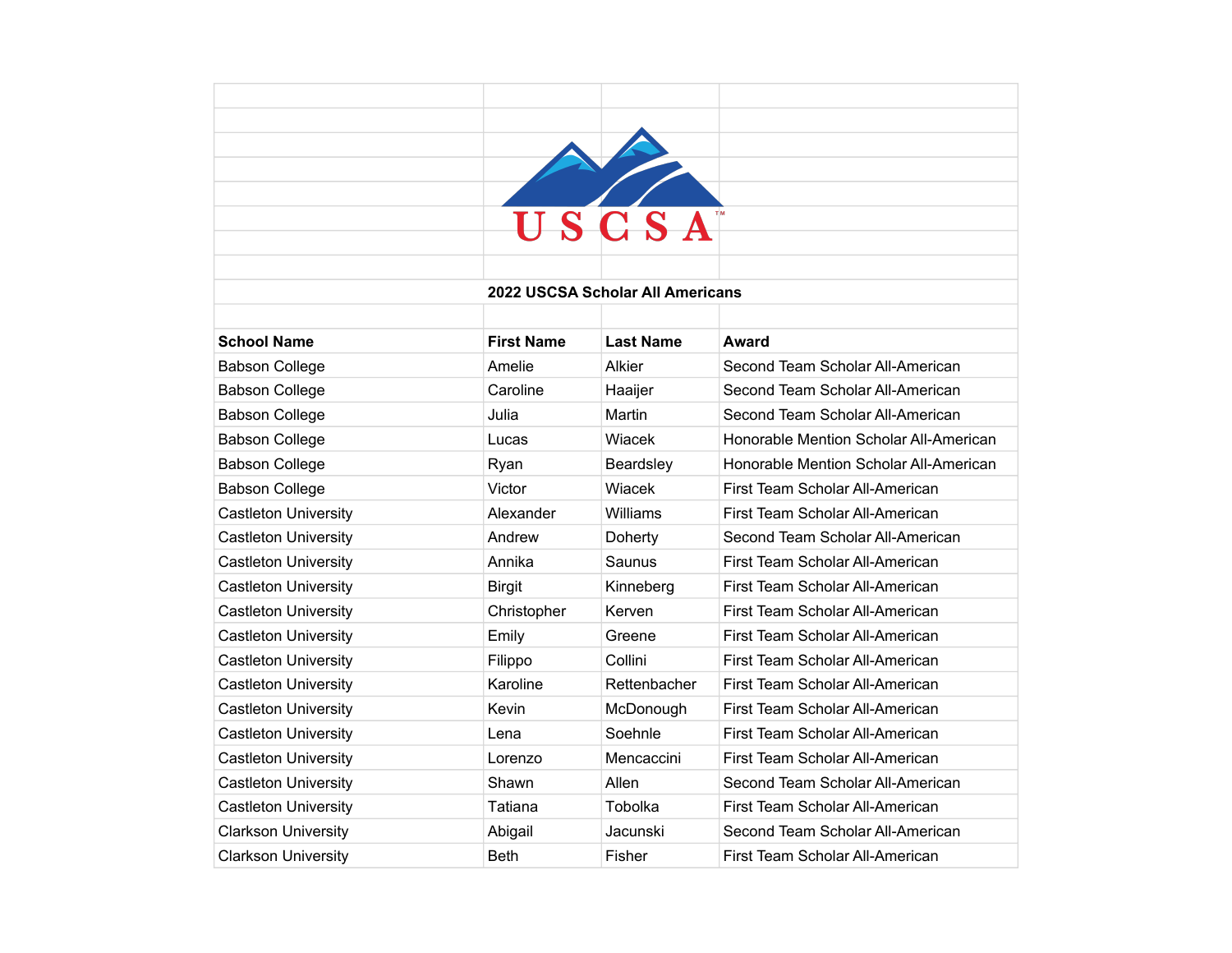| <b>Clarkson University</b>       | Dylan          | West             | Second Team Scholar All-American       |
|----------------------------------|----------------|------------------|----------------------------------------|
| <b>Clarkson University</b>       | Evan           | Wetzel           | First Team Scholar All-American        |
| <b>Clarkson University</b>       | Gabriella      | <b>Broga</b>     | First Team Scholar All-American        |
| <b>Clarkson University</b>       | Hannah         | Yorkey           | First Team Scholar All-American        |
| <b>Clarkson University</b>       | Kathryn        | Konopko          | Honorable Mention Scholar All-American |
| <b>Clarkson University</b>       | Lillian        | Magnus           | First Team Scholar All-American        |
| <b>Clarkson University</b>       | Melissa        | <b>Brown</b>     | Second Team Scholar All-American       |
| <b>Clarkson University</b>       | Nathan         | <b>Briselden</b> | Second Team Scholar All-American       |
| <b>Clarkson University</b>       | Noah           | Payne            | First Team Scholar All-American        |
| <b>Clarkson University</b>       | Simon          | Zehr             | First Team Scholar All-American        |
| <b>Clarkson University</b>       | Taylor         | <b>Hubert</b>    | First Team Scholar All-American        |
| <b>Clarkson University</b>       | Thomas         | Robinson         | First Team Scholar All-American        |
| <b>Clarkson University</b>       | Zach           | Zientko          | Honorable Mention Scholar All-American |
| <b>Colgate University</b>        | Charles        | Snyder           | Second Team Scholar All-American       |
| <b>Colgate University</b>        | Madelyne       | Leibinger        | Honorable Mention Scholar All-American |
| <b>Colgate University</b>        | Nicholas       | Scott            | First Team Scholar All-American        |
| <b>Colgate University</b>        | Richard        | Casey            | Second Team Scholar All-American       |
| <b>Colgate University</b>        | Ridley         | Lindstrom        | Honorable Mention Scholar All-American |
| College of St. Scholastica       | Ashley         | Winberg          | First Team Scholar All-American        |
| Colorado Mesa University         | <b>Brandon</b> | Hanson           | First Team Scholar All-American        |
| <b>Colorado Mesa University</b>  | Isabel         | Bergemann        | First Team Scholar All-American        |
| Colorado Mesa University         | Noah           | Geary            | First Team Scholar All-American        |
| <b>Colorado State University</b> | Amelia         | Stocking         | Second Team Scholar All-American       |
| <b>Colorado State University</b> | Andrew         | Mangold          | Second Team Scholar All-American       |
| <b>Colorado State University</b> | Casey          | Johnston         | First Team Scholar All-American        |
| <b>Columbia University</b>       | Adam           | Frommer          | First Team Scholar All-American        |
| <b>Columbia University</b>       | Alexander      | Moreno           | Second Team Scholar All-American       |
| <b>Columbia University</b>       | Alexander      | Meisel           | Second Team Scholar All-American       |
| <b>Columbia University</b>       | Caroline       | Crowell          | First Team Scholar All-American        |
| <b>Columbia University</b>       | Giulio Maria   | Bianco           | First Team Scholar All-American        |
| Columbia University              | Jacob          | Grayzel          | Second Team Scholar All-American       |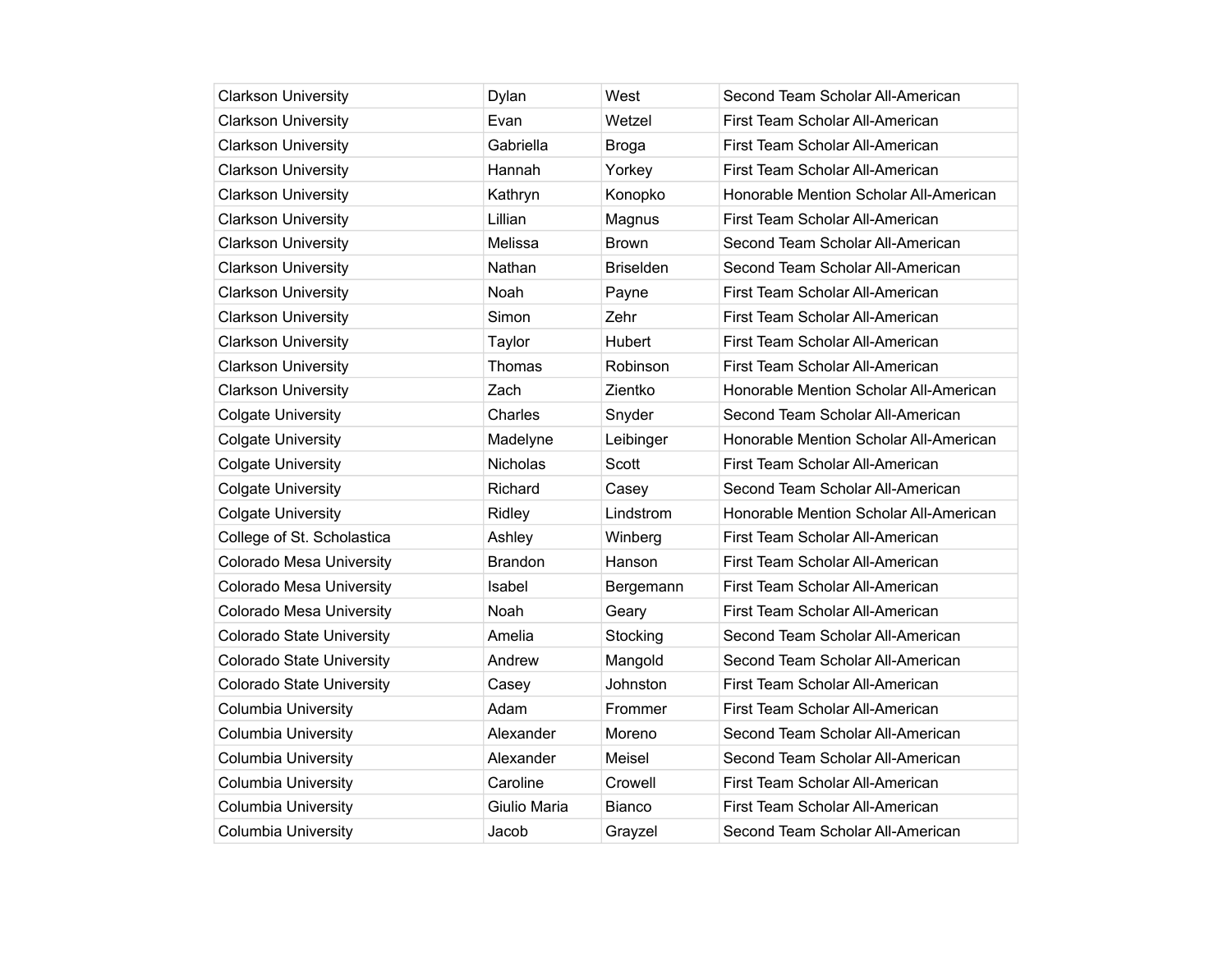| <b>Columbia University</b>               | Kaya      | Dorogi       | First Team Scholar All-American                   |
|------------------------------------------|-----------|--------------|---------------------------------------------------|
| <b>Columbia University</b>               | Natalia   | Dorogi       | Second Team Scholar All-American                  |
| <b>Columbia University</b>               | Sloane    | Goldberg     | First Team Scholar All-American                   |
| <b>Columbia University</b>               | Thomas    | Richalot     | First Team Scholar All-American                   |
| <b>Cornell University</b>                | Arryn     | Owens        | First Team Scholar All-American                   |
| <b>Cornell University</b>                | Claudia   |              | Valero De la Flor First Team Scholar All-American |
| <b>Cornell University</b>                | Eliza     | Hodgkins     | Second Team Scholar All-American                  |
| <b>Cornell University</b>                | Erica     | Debley       | First Team Scholar All-American                   |
| <b>Cornell University</b>                | Hannah    | Epstein      | Second Team Scholar All-American                  |
| <b>Cornell University</b>                | Jackie    | Wells        | Second Team Scholar All-American                  |
| <b>Cornell University</b>                | Jeff      | Hodgson      | Honorable Mention Scholar All-American            |
| <b>Cornell University</b>                | Josh      | Sayre        | Honorable Mention Scholar All-American            |
| <b>Cornell University</b>                | Leo       | Davies       | First Team Scholar All-American                   |
| <b>Cornell University</b>                | Michaela  | Eichel       | Second Team Scholar All-American                  |
| <b>Cornell University</b>                | ryan      | rupprecht    | Second Team Scholar All-American                  |
| <b>Cornell University</b>                | Rylan     | Hodgson      | First Team Scholar All-American                   |
| <b>Cornell University</b>                | Zezette   | Pflaum       | First Team Scholar All-American                   |
| Hobart and William Smith Colleges        | Camila    | Goclowski    | First Team Scholar All-American                   |
| Hobart and William Smith Colleges        | Caraline  | Gray         | Honorable Mention Scholar All-American            |
| Hobart and William Smith Colleges        | Lindsey   | Crowell      | Second Team Scholar All-American                  |
| Hobart and William Smith Colleges        | Marjorie  | Plants       | Honorable Mention Scholar All-American            |
| <b>Hobart and William Smith Colleges</b> | Taylor    | Ashe         | First Team Scholar All-American                   |
| James Madison University                 | Annalie   | Del Gallo    | Honorable Mention Scholar All-American            |
| James Madison University                 | Genevieve | Robertson    | Honorable Mention Scholar All-American            |
| James Madison University                 | John      | Krendel      | Second Team Scholar All-American                  |
| James Madison University                 | Kelly     | Hayes        | Second Team Scholar All-American                  |
| James Madison University                 | Molly     | Kirkland     | Second Team Scholar All-American                  |
| Lafayette College                        | Alex      | LoPresti     | Honorable Mention Scholar All-American            |
| Lafayette College                        | Amelia    | Reilly       | Second Team Scholar All-American                  |
| Lafayette College                        | Benjamin  | Shmaruk      | Second Team Scholar All-American                  |
| Lafayette College                        | Caroline  | <b>Burns</b> | First Team Scholar All-American                   |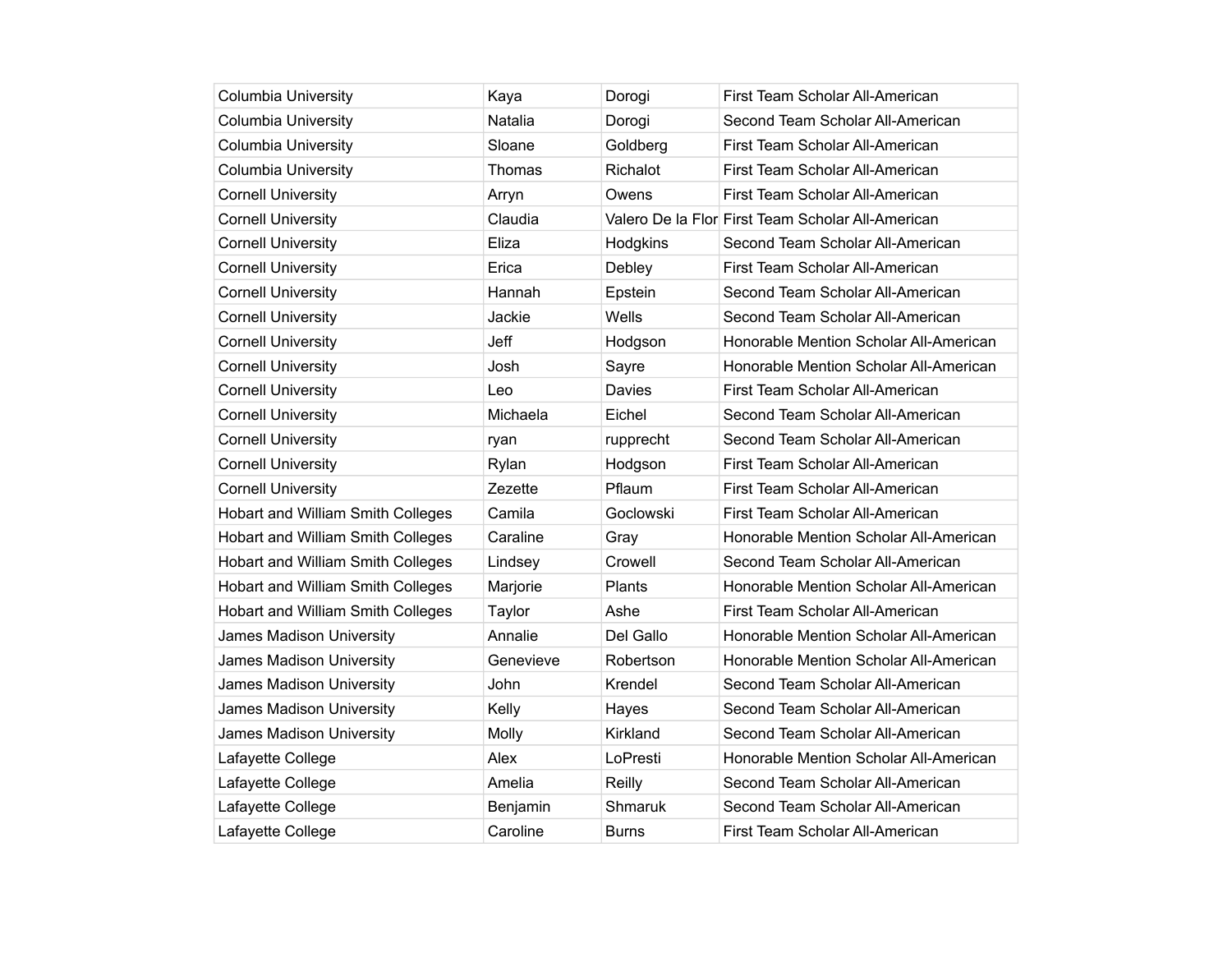| Lafayette College            | Lindsay      | Correll          | First Team Scholar All-American        |
|------------------------------|--------------|------------------|----------------------------------------|
| Lafayette College            | Lukas        | Juhlin           | Second Team Scholar All-American       |
| Lafayette College            | Meghan       | Gillis           | Second Team Scholar All-American       |
| Lafayette College            | Sam          | <b>Ubertalli</b> | Second Team Scholar All-American       |
| Lafayette College            | Sebastian    | Wallach          | Honorable Mention Scholar All-American |
| Lafayette College            | Tess         | Boyler           | First Team Scholar All-American        |
| Lafayette College            | Tessa        | Landon           | First Team Scholar All-American        |
| Lafayette College            | Theresa      | Chua             | First Team Scholar All-American        |
| Lees-McRae College           | Aiden        | Garner           | Second Team Scholar All-American       |
| Lees-McRae College           | chance       | markland         | Honorable Mention Scholar All-American |
| Lees-McRae College           | liliya       | bauer            | Second Team Scholar All-American       |
| Lees-McRae College           | Lilly        | Kamp             | First Team Scholar All-American        |
| Lees-McRae College           | Sarah        | <b>Streett</b>   | First Team Scholar All-American        |
| Lees-McRae College           | Тy           | Kirssin          | Honorable Mention Scholar All-American |
| <b>Liberty University</b>    | Anna         | Meyer            | First Team Scholar All-American        |
| <b>Liberty University</b>    | Coby         | Liebelt          | First Team Scholar All-American        |
| <b>Liberty University</b>    | Elijah       | Haita            | Honorable Mention Scholar All-American |
| <b>Liberty University</b>    | Emmaus       | <b>Rich</b>      | Second Team Scholar All-American       |
| <b>Liberty University</b>    | Emory        | Orlando          | First Team Scholar All-American        |
| <b>Liberty University</b>    | Isabella     | Tinney           | Second Team Scholar All-American       |
| <b>Liberty University</b>    | Jordan       | Manning          | Second Team Scholar All-American       |
| <b>Liberty University</b>    | Meghan       | Weigner          | First Team Scholar All-American        |
| <b>Liberty University</b>    | Oliver       | Harner           | Second Team Scholar All-American       |
| <b>Liberty University</b>    | Regan        | Robinson         | Second Team Scholar All-American       |
| <b>Liberty University</b>    | Samantha     | Pesile           | Second Team Scholar All-American       |
| <b>Liberty University</b>    | Tyler        | Sherbine         | Honorable Mention Scholar All-American |
| <b>Messiah University</b>    | Caleb        | Richert          | First Team Scholar All-American        |
| Northern Michigan University | Abby         | Schierholz       | Honorable Mention Scholar All-American |
| Northern Michigan University | Ainsley      | <b>Kirk</b>      | Second Team Scholar All-American       |
| Northern Michigan University | <b>Brynn</b> | Rowell           | Honorable Mention Scholar All-American |
| Northern Michigan University | Colin        | <b>DeHart</b>    | Second Team Scholar All-American       |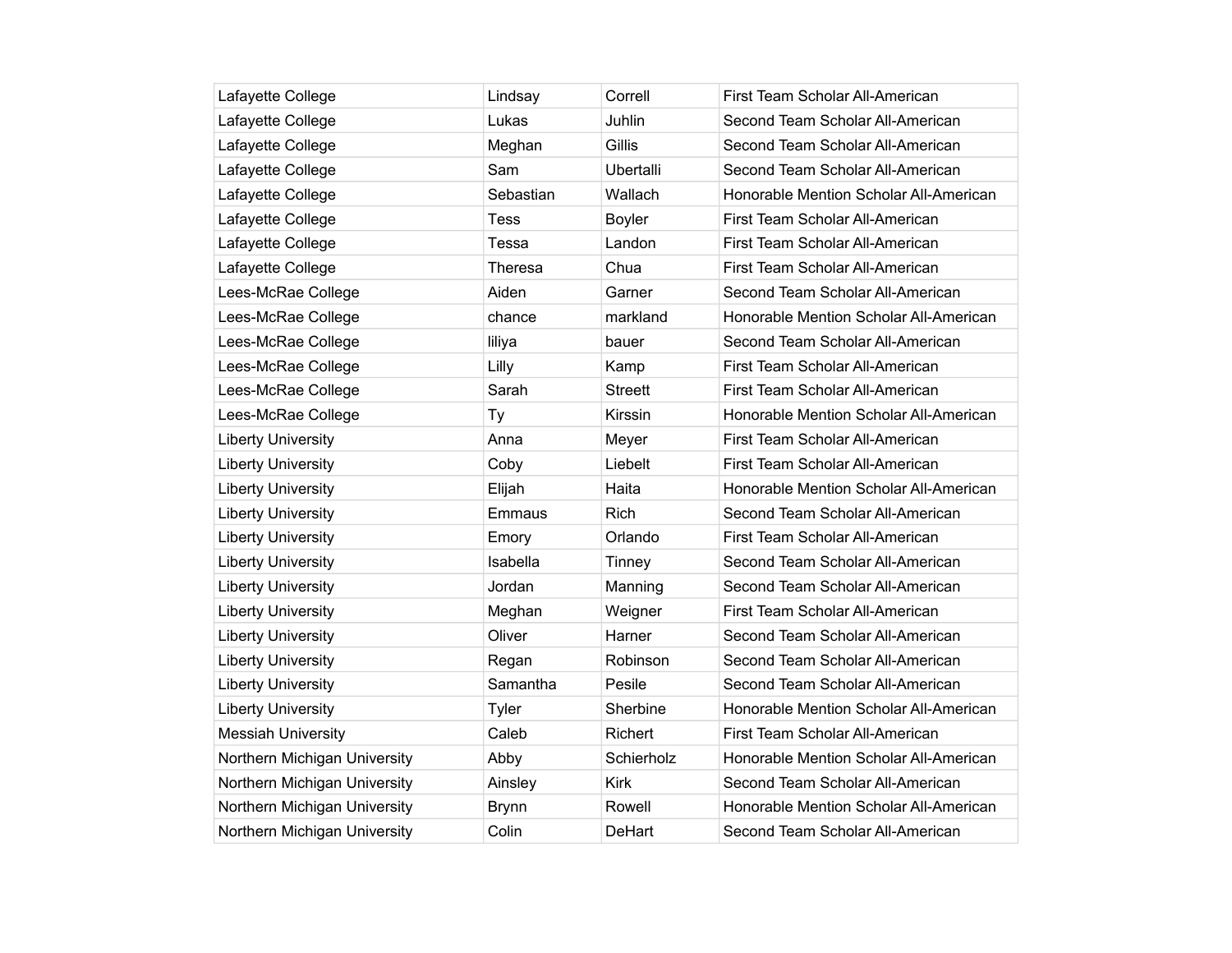| Northern Michigan University  | Garret         | Lundteigen          | First Team Scholar All-American        |
|-------------------------------|----------------|---------------------|----------------------------------------|
| Northern Michigan University  | Mitch          | Makela              | Second Team Scholar All-American       |
| Northern Michigan University  | Reagan         | Olli                | First Team Scholar All-American        |
| Paul Smith's College          | Aidan          | Ripp                | First Team Scholar All-American        |
| Paul Smith's College          | <b>Brady</b>   | Miller              | Second Team Scholar All-American       |
| Paul Smith's College          | Dolcie         | Tanguay             | First Team Scholar All-American        |
| Paul Smith's College          | Gus            | Whitcomb            | Honorable Mention Scholar All-American |
| Paul Smith's College          | Jessie         | Church              | First Team Scholar All-American        |
| Paul Smith's College          | John           | Thompson            | First Team Scholar All-American        |
| Paul Smith's College          | Kaisa          | <b>Bosek</b>        | Second Team Scholar All-American       |
| Pennsylvania State University | Audra          | Robinson            | First Team Scholar All-American        |
| Pennsylvania State University | Isabel         | Ucar                | First Team Scholar All-American        |
| Pennsylvania State University | Lea            | Zmurko              | Honorable Mention Scholar All-American |
| Pennsylvania State University | Maddie         | McKay               | First Team Scholar All-American        |
| Pennsylvania State University | <b>Natalie</b> | Malmgren            | First Team Scholar All-American        |
| Rocky Mountain College        | Alexander      | Sehlberg            | Second Team Scholar All-American       |
| Rocky Mountain College        | Emma           | Hiebert             | Honorable Mention Scholar All-American |
| Rocky Mountain College        | Gusten         | Berglund            | Honorable Mention Scholar All-American |
| Rocky Mountain College        | Hilde          | Sato                | First Team Scholar All-American        |
| Rocky Mountain College        | lan            | McCormick           | Second Team Scholar All-American       |
| Rocky Mountain College        | Jessica        | King                | Honorable Mention Scholar All-American |
| Rocky Mountain College        | Joel           | Dalmalm             | Second Team Scholar All-American       |
| Rocky Mountain College        | Larissa        | Saarel              | First Team Scholar All-American        |
| Rocky Mountain College        | Luke           | Allen               | Second Team Scholar All-American       |
| Rocky Mountain College        | Oscar          | Dalmalm             | First Team Scholar All-American        |
| Rocky Mountain College        | Sofia          | <b>Brustia</b>      | Second Team Scholar All-American       |
| Rocky Mountain College        | Sydney         | Weaver              | First Team Scholar All-American        |
| Sierra Nevada University      | Andreas        | <b>Unhjem Smith</b> | Second Team Scholar All-American       |
| Sierra Nevada University      | Flle.          | Murphy              | Second Team Scholar All-American       |
| Sierra Nevada University      | Francesco      | Colombi             | First Team Scholar All-American        |
| Sierra Nevada University      | Ibon           | Mintegui            | Second Team Scholar All-American       |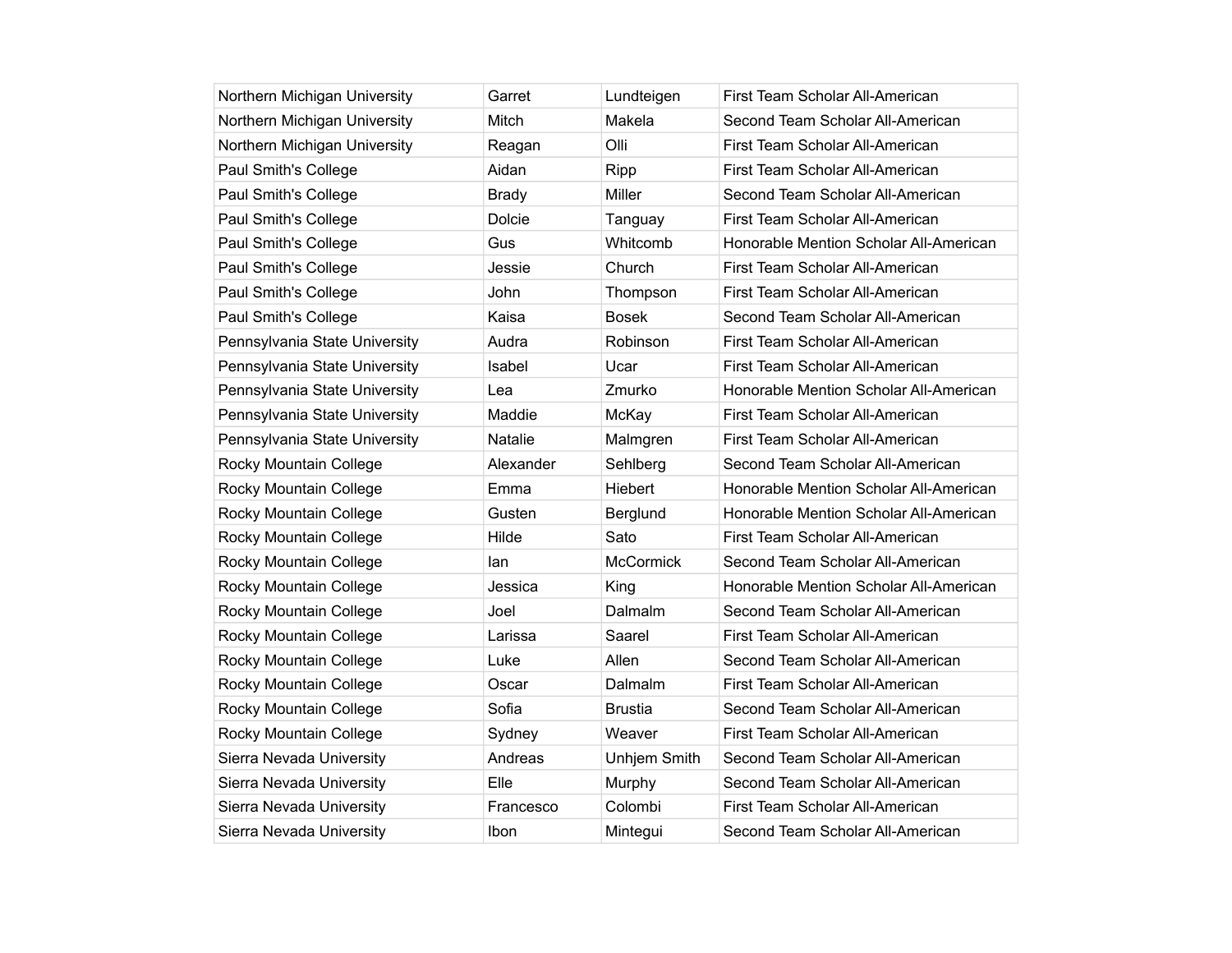| Sierra Nevada University      | Iver                | Naess            | First Team Scholar All-American        |
|-------------------------------|---------------------|------------------|----------------------------------------|
| Sierra Nevada University      | Jeger               | Halbjorhus       | First Team Scholar All-American        |
| Sierra Nevada University      | Mallorie            | Miller           | First Team Scholar All-American        |
| Sierra Nevada University      | Misel               | Marovt           | First Team Scholar All-American        |
| Sierra Nevada University      | Sixtine             | Piccard          | First Team Scholar All-American        |
| Sierra Nevada University      | Tiia                | <b>Nurminen</b>  | Second Team Scholar All-American       |
| Sierra Nevada University      | <b>Ulrik Rykhus</b> | Danielsen        | Honorable Mention Scholar All-American |
| St. Joseph's College of Maine | Courtney            | Pingree          | Second Team Scholar All-American       |
| St. Joseph's College of Maine | Erica               | Irvin            | Second Team Scholar All-American       |
| St. Joseph's College of Maine | Jacob               | <b>Morris</b>    | First Team Scholar All-American        |
| St. Joseph's College of Maine | Lillian             | Souweine         | First Team Scholar All-American        |
| St. Joseph's College of Maine | Madelyn             | Zordan           | Honorable Mention Scholar All-American |
| St. Joseph's College of Maine | Maeghan             | Perkins          | First Team Scholar All-American        |
| St. Joseph's College of Maine | Sarah               | <b>Hotchkiss</b> | Second Team Scholar All-American       |
| St. Joseph's College of Maine | william             | strobeck         | Second Team Scholar All-American       |
| St. Olaf College              | Kaarl               | Damberg          | Honorable Mention Scholar All-American |
| St. Olaf College              | Kate                | Young            | Second Team Scholar All-American       |
| St. Olaf College              | Mer                 | Ishimaru         | Honorable Mention Scholar All-American |
| St. Olaf College              | Parker              | Smith            | Honorable Mention Scholar All-American |
| St. Olaf College              | Rachel              | Tanner           | Second Team Scholar All-American       |
| St. Olaf College              | Sean                | Nolan            | Second Team Scholar All-American       |
| St. Olaf College              | Sheridan            | Westphal         | Second Team Scholar All-American       |
| The Claremont Colleges        | Brian               | <b>Bishop</b>    | First Team Scholar All-American        |
| The Claremont Colleges        | Claire              | Campbell         | First Team Scholar All-American        |
| The Claremont Colleges        | Ella                | Thunen           | First Team Scholar All-American        |
| The Claremont Colleges        | emily               | piette           | Honorable Mention Scholar All-American |
| The Claremont Colleges        | Helena              | Robinowitz       | First Team Scholar All-American        |
| The Claremont Colleges        | Jacob               | Al-Husseini      | Second Team Scholar All-American       |
| The Claremont Colleges        | John                | Peabody          | First Team Scholar All-American        |
| The Claremont Colleges        | John                | Peabody          | First Team Scholar All-American        |
| The Claremont Colleges        | Nevada              | Lee              | First Team Scholar All-American        |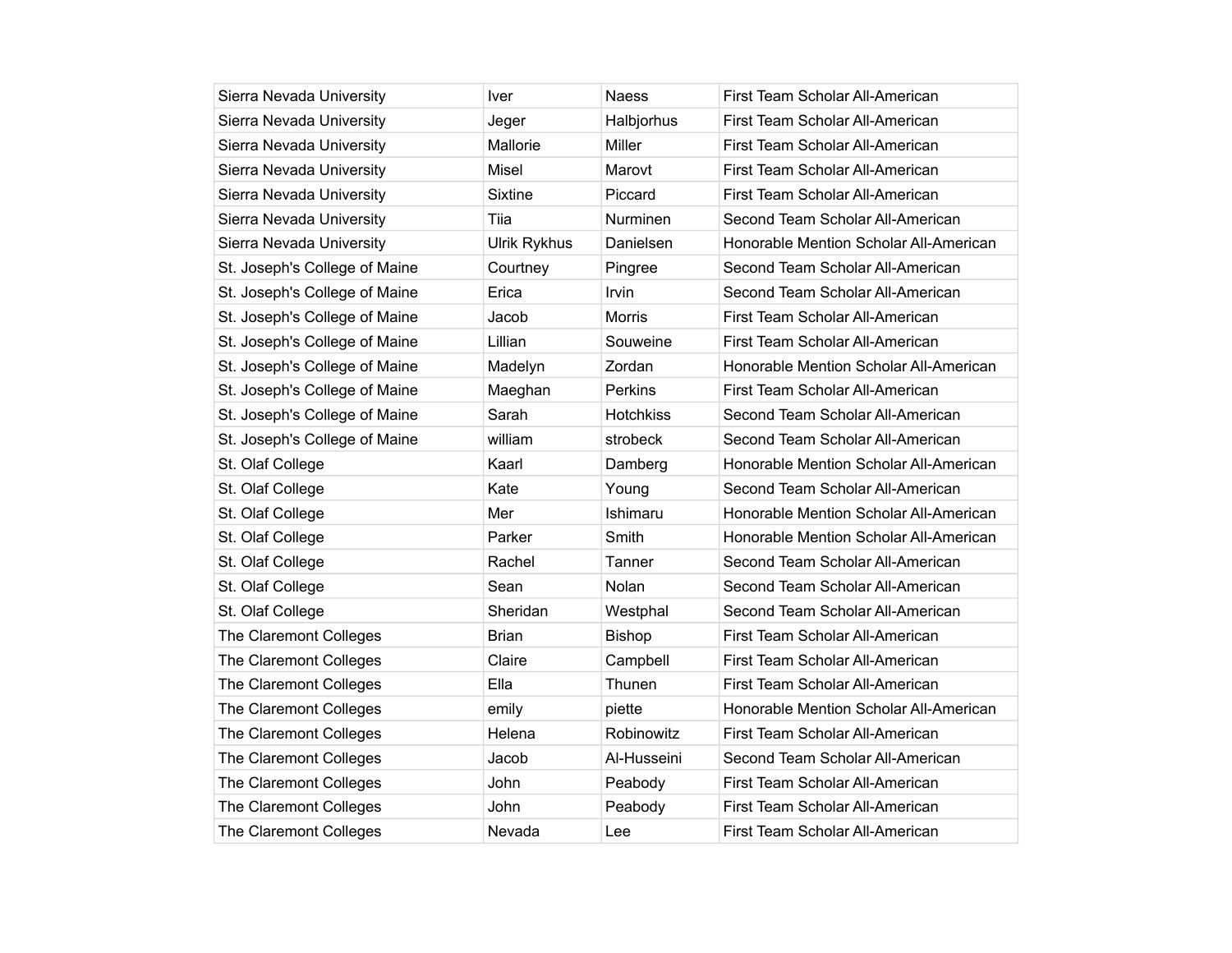| The Claremont Colleges                | Zoe       | Hancock      | Second Team Scholar All-American       |
|---------------------------------------|-----------|--------------|----------------------------------------|
| The College of Idaho                  | Amy       | Farley       | Second Team Scholar All-American       |
| The College of Idaho                  | Benjamin  | Troyer       | Second Team Scholar All-American       |
| The College of Idaho                  | Michael   | Coleman      | First Team Scholar All-American        |
| The College of Idaho                  | Michael   | Coleman      | First Team Scholar All-American        |
| The College of Idaho                  | Sasha     | Mueller      | First Team Scholar All-American        |
| The College of Idaho                  | Teresa    | McCallum     | First Team Scholar All-American        |
| The College of Idaho                  | William   | Paquette     | Second Team Scholar All-American       |
| United States Air Force Academy       | Cole      | Long         | Second Team Scholar All-American       |
| United States Air Force Academy       | Evan      | Hoch         | First Team Scholar All-American        |
| United States Air Force Academy       | Regan     | Hansen       | First Team Scholar All-American        |
| United States Air Force Academy       | Samantha  | Wineland     | First Team Scholar All-American        |
| United States Military Academy        | Aiden     | Roberts      | First Team Scholar All-American        |
| United States Military Academy        | Evan      | Symes        | Honorable Mention Scholar All-American |
| United States Military Academy        | Macie     | Marinich     | First Team Scholar All-American        |
| United States Military Academy        | Tallon    | Clark        | First Team Scholar All-American        |
| University of Connecticut             | Abby      | Horning      | Honorable Mention Scholar All-American |
| University of Connecticut             | Adam      | Gaertner     | First Team Scholar All-American        |
| University of Connecticut             | Annabelle | <b>Hicks</b> | First Team Scholar All-American        |
| University of Connecticut             | Eli       | Anderson     | First Team Scholar All-American        |
| University of Connecticut             | Jackie    | Balch        | Honorable Mention Scholar All-American |
| University of Connecticut             | Lydia     | Kelleher     | Second Team Scholar All-American       |
| University of Connecticut             | Vlad      | <b>Ilies</b> | First Team Scholar All-American        |
| University of Idaho                   | Hannah    | Glaser       | First Team Scholar All-American        |
| University of Maine at Farmington     | Carson    | Theriault    | Honorable Mention Scholar All-American |
| University of Maine at Farmington     | Francis   | Mullein      | Honorable Mention Scholar All-American |
| University of Massachusetts Amherst   | Anna      | McDermott    | First Team Scholar All-American        |
| University of Massachusetts Amherst   | Chloe     | Brush        | Second Team Scholar All-American       |
| University of Massachusetts Amherst   | Claire    | O'Brien      | First Team Scholar All-American        |
| University of Massachusetts Amherst   | Karen     | Kimble       | First Team Scholar All-American        |
| University of Minnesota - Twin Cities | Alexander | Gude         | Second Team Scholar All-American       |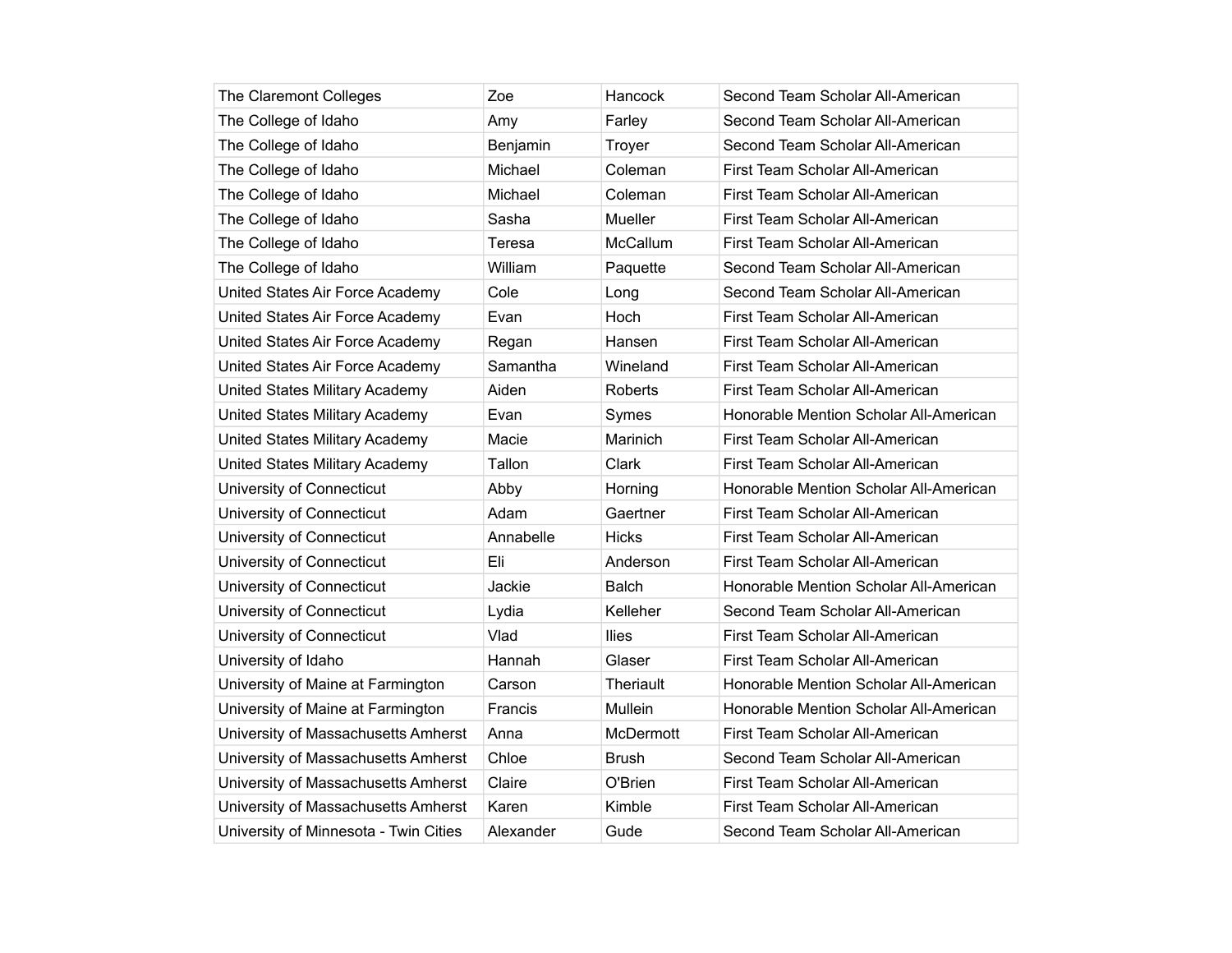| University of Minnesota - Twin Cities | Cyrus      | <b>Bjurlin</b>   | Second Team Scholar All-American                 |
|---------------------------------------|------------|------------------|--------------------------------------------------|
| University of Minnesota - Twin Cities | Emma       | Reineke          | Second Team Scholar All-American                 |
| University of Minnesota - Twin Cities | Isabelle   | Mittelstadt      | Second Team Scholar All-American                 |
| University of Minnesota - Twin Cities | Kaia       |                  | Hilgendorf-Roost First Team Scholar All-American |
| University of Minnesota - Twin Cities | Lily       | Den Hartog       | First Team Scholar All-American                  |
| University of Minnesota - Twin Cities | Luke       | MacKinnon        | First Team Scholar All-American                  |
| University of Minnesota - Twin Cities | Nathan     | <b>Bich</b>      | First Team Scholar All-American                  |
| University of Minnesota - Twin Cities | Thomas     | Ryan             | First Team Scholar All-American                  |
| University of Nevada                  | Cody       | Morrison         | Honorable Mention Scholar All-American           |
| University of Nevada                  | Elsie      | <b>Childress</b> | First Team Scholar All-American                  |
| University of Nevada                  | Evan       | Young            | First Team Scholar All-American                  |
| University of Nevada                  | Kaci       | Meyer            | First Team Scholar All-American                  |
| University of Nevada                  | Nevaeh     | <b>Brady</b>     | Second Team Scholar All-American                 |
| University of Nevada                  | Sage       | Will             | Second Team Scholar All-American                 |
| University of Southern California     | Chloe      | <b>Barker</b>    | Second Team Scholar All-American                 |
| University of Washington              | Adam       | Moe-Lange        | Honorable Mention Scholar All-American           |
| University of Washington              | Jake       | Potter           | Second Team Scholar All-American                 |
| University of Washington              | Kyle       | Sorstokke        | Second Team Scholar All-American                 |
| University of Washington              | Will       | Gottsch          | Honorable Mention Scholar All-American           |
| University of Wisconsin Madison       | Alec       | Riddle           | Second Team Scholar All-American                 |
| University of Wisconsin Madison       | Alexander  | Hering           | Honorable Mention Scholar All-American           |
| University of Wisconsin Madison       | Gavin      | Wirth            | First Team Scholar All-American                  |
| University of Wisconsin Madison       | Harry      | Rosmann          | First Team Scholar All-American                  |
| University of Wisconsin Madison       | Matthew    | Weinberger       | Honorable Mention Scholar All-American           |
| University of Wisconsin Madison       | Michael    | Zeimentz         | First Team Scholar All-American                  |
| University of Wisconsin Madison       | Samuel     | Spencer          | Second Team Scholar All-American                 |
| University of Wisconsin Madison       | Tanner     | Bence            | First Team Scholar All-American                  |
| University of Wyoming                 | Anne       | Miller           | Honorable Mention Scholar All-American           |
| University of Wyoming                 | Benjamin   | Romanjenko       | First Team Scholar All-American                  |
| University of Wyoming                 | Jamison    | Peacock          | First Team Scholar All-American                  |
| University of Wyoming                 | John Henry | Paluszek         | First Team Scholar All-American                  |